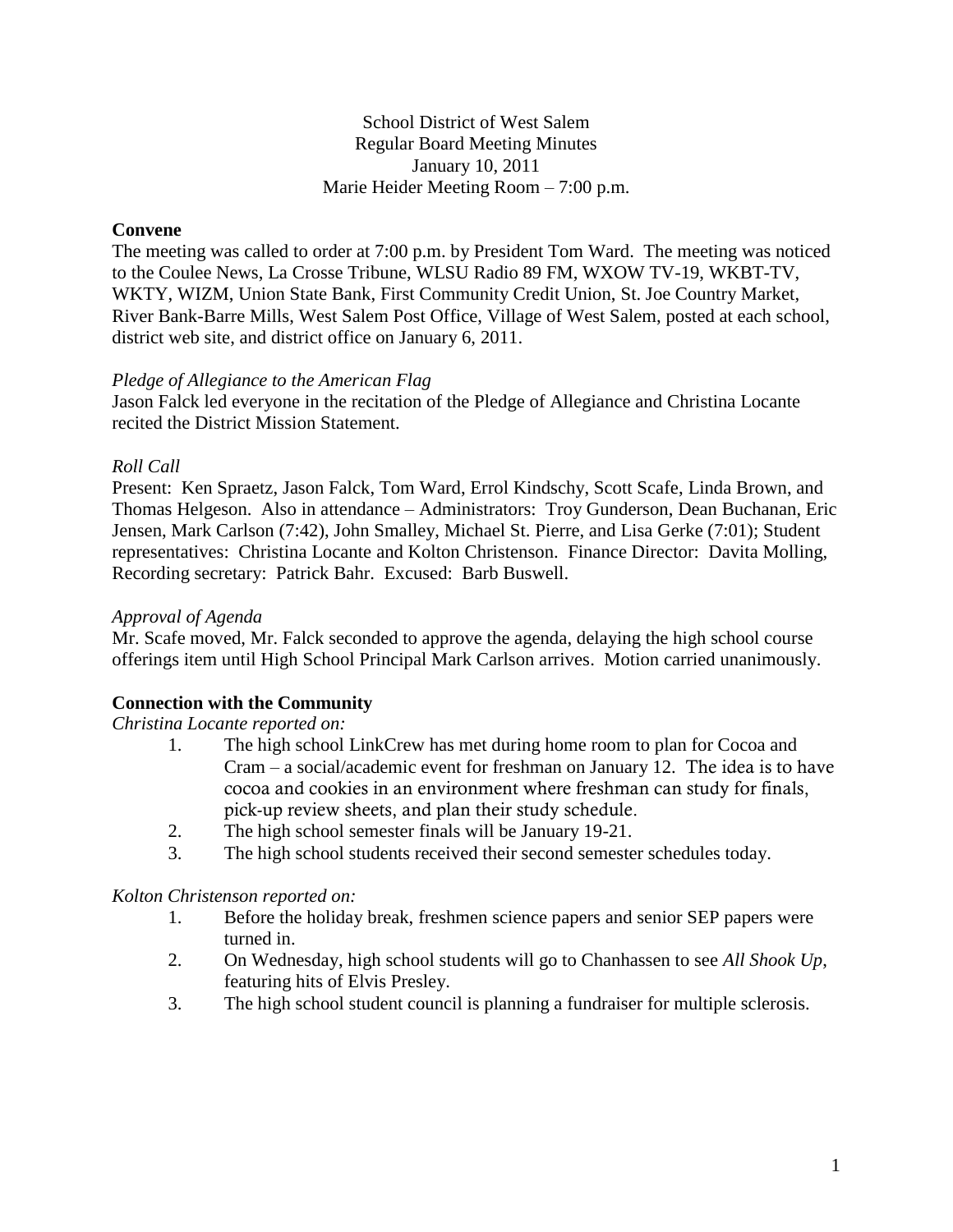### *Correspondence*

A proclamation from State Superintendent of Public Instruction Tony Evers was read declaring January 10-14, 2011 as Adult School Crossing guard Recognition week in the State of Wisconsin.

*Public comments on non-agenda items –* None.

#### *Written and Oral Reports*

CESA #4 – Mr. Kindschy reported that the evaluation of CESA #4 Director Guy Leavitt was completed; the representative from the La Crosse School District, Steve Kopp, us unable to be the delegate from CESA at the WASB Convention and Errol Kindschy will take his place; the WASB resolutions were reviewed and all were recommended; and the final audit from Vig & Associates was presented.

Policy Committee – Mr. Ward reported that the committee met earlier tonight. They are still working through the 100's and a couple more policies will be on the next agenda.

The administrator reports were reviewed.

### **Consent Agenda**

Mrs. Brown moved, Mr. Helgeson seconded to approve the regular board meeting minutes of December 13, 2010, and the special board meeting minutes of December 16, 2010; and invoices to be paid. Motion carried unanimously.

### **Discussion/Action Items:**

Michael Brendl from Vig & Associates was present and reviewed the 2009-2010 audit report.

Mr. Kindschy moved, Mr. Falck seconded to accept the following donations: from Patrick and Colleen Moran for the Horace Moran Memorial Fund; from Chris and Joe Bolwahn and the Mark Ziegler family for the Outdoor Education Center. Motion carried unanimously.

Mr. Gunderson reviewed the enrollment projection report that was prepared by the Applied Population Laboratory at the University of Wisconsin-Madison. Mr. Gunderson also reviewed the Stakeholder survey data and the Staff Performance survey data with the Board.

Mr. Carlson joined the meeting.

Mr. Gunderson presented, as a possible model, the 2010-2015 Strategic Plan that was adopted by the Blue Valley School District in Overland Park, Kansas.

Mr. Kindschy moved, Mr. Spraetz seconded to direct the Buildings and Grounds Committee to look at a list of individuals to serve on a long-range facility planning group. Motion carried unanimously.